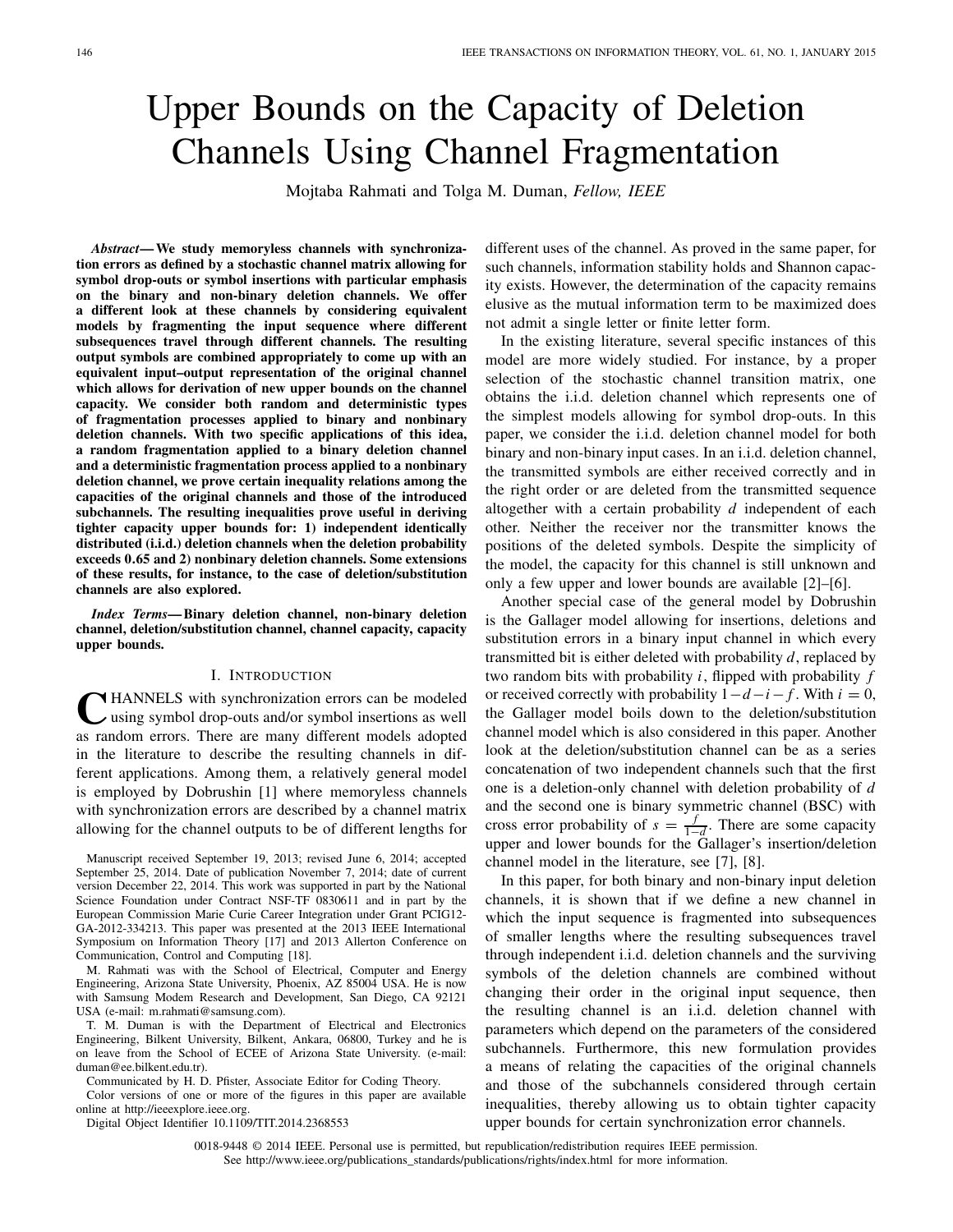For the binary input deletion channel, we prove that the capacity of an i.i.d. deletion channel with deletion probability *d* can be upper bounded in terms of the capacities of i.i.d. deletion channels with deletion probabilities  $d_1$  and  $d_2$ where  $d$  is a weighted average of  $d_1$  and  $d_2$ , i.e.,  $d = \lambda d_1 + (1 - \lambda)d_2$  for  $\lambda \in [0, 1]$ . The proof relies on a simple observation that the deletion channel with deletion probability *d* can be considered as a "parallel concatenation" of two independent deletion channels with deletion probabilities  $d_1$  and  $d_2$  where each bit is either transmitted over the first channel with probability  $\lambda$  or the second channel with probability  $1 - \lambda$  independently of each other. We formalize the equivalence in Section III. Thanks to the derived inequality relation among the deletion channel capacities, we are able to improve upon the existing upper bounds on the capacity of the binary deletion channel for  $d \geq 0.65$  [5]. The improvement comes from the fact that the currently known best upper bounds are not convex for some range of deletion probabilities. More precisely, our result allows us to convexify the existing deletion channel capacity upper bound for  $d > 0.65$ , leading to a significant improvement for a wide range of deletion probabilities. More precisely, we are able to prove that for  $0 \leq \lambda \leq 1$ ,  $C_2(\lambda d + 1 - \lambda) \leq \lambda C_2(d)$  (where  $C_2(d)$ ) stands for the binary deletion channel capacity), resulting in  $C_2(d) \leq 0.4143(1-d)$  for  $d \geq 0.65$ . This result is also a broad generalization of the one obtained in [9] which only holds asymptotically as  $d \rightarrow 1$ . We also demonstrate that a similar improvement is possible for the case of deletion/substitution channels. As an example, we can prove that for substitution probability of  $s = 0.03$ , an improved capacity upper bound is obtained for  $d \geq 0.6$  over the best existing result given in [7].

For the non-binary case, we derive the first non-trivial capacity upper bound for the i.i.d. deletion channel, and reduce the gap with the existing achievable rates. To derive the results we first prove an inequality between the capacity of a 2*K*-ary deletion channel with deletion probability *d*, denoted by  $C_{2K}(d)$ , and the capacity of the binary deletion channel with the same deletion probability,  $C_2(d)$ , that is,  $C_{2K}(d) \leq C_2(d) + (1-d)\log(K)$ . As a result, any upper bound on the binary deletion channel capacity can be used to derive an upper bound on the 2*K*-ary deletion channel capacity. Therefore by employing existing upper bounds on the capacity of the binary deletion channel, we obtain upper bounds on the capacity of the 2*K*-ary deletion channel. For example, using the result on the binary deletion channel stated in the previous paragraph, we obtain  $C_{2K}(d)$  ≤ (log(K) + 0.4143)(1 − *d*) for  $d \ge 0.65$ . Furthermore, we illustrate via examples the use of the new bounds and discuss their asymptotic behavior as  $d \to 0$ .

The paper is organized as follows. In Section II, we first provide the model for non-binary deletion channels, and then review the previous work on the capacity of both binary and non-binary input deletion channels. In Section III, we prove a result on the binary deletion channel capacity which relates the capacity of the three different binary deletion channels through an inequality, and generalize it to the case of deletion/substitution channels. We provide our new upper bound on the capacity of the non-binary deletion channels in Section IV. In Section V, we present tighter upper bounds on the capacity of the deletion and deletion/substitution channels based on previously known best upper bounds (for binary channels), and comment on the limit of the capacity as the deletion probability approaches unity. Furthermore, we provide several implications of the result for the non-binary case where we compare the resulting capacity upper bounds with the existing capacity upper and lower bounds, and provide a discussion of the non-binary input channel capacity behavior as the deletion probability approaches zero. We conclude the paper in Section VI.

#### II. PRELIMINARIES

In this section, we first introduce the general model for i.i.d. deletion channels, and then review the existing work on the deletion channel capacity in the literature.

## *A. Channel Model*

An i.i.d. *Q*-ary input deletion channel with input alphabet  $X = \{1, \ldots, Q\}$  is considered in which every transmitted symbol is either randomly deleted with probability *d* or received correctly with probability  $1 - d$  while there is no information about the values or the positions of the lost symbols at the transmitter or at the receiver. In transmission of *N* symbols through the channel, the input sequence is denoted by  $X = (x_1, \ldots, x_N)$  in which  $x_n \in \mathcal{X}$  and  $X \in \mathcal{X}^N$ , and the output sequence is denoted by  $Y = (y_1, \ldots, y_M)$  in which M is a binomial random variable with parameters *N* and *d* (due to the characteristics of the i.i.d. deletion channel). With  $Q = 2$ , we obtain the usual binary input i.i.d. deletion channel.

#### *B. Brief Literature Review*

Capacity of binary deletion channels has received significant attention in the existing literature, see [10] and references therein. Examples of the deletion channel capacity lower bounds include [4], [11], [12]. Gallager [11] provided the first lower bound on the transmission capacity of the channels with random insertion, deletion and substitution errors which provides a lower bound on the binary deletion channel capacity as well. The tightest lower bound on the binary deletion channel capacity is provided in [4] where the information capacity of the binary deletion channel is directly lower bounded by considering input sequences as alternating blocks of zeros and ones (runs) and the length of the runs *L* as i.i.d. random variables following a particular distribution over positive integers with a finite expectation and finite entropy.

There are also several upper bounds on the binary deletion channel capacity, see [5], [13]. In [13] a genie-aided channel is considered in which the receiver is provided with the side information about the completely deleted runs. For example, if "110001" is transmitted but "111" is received (i.e., the entire run of "000" is lost), the genie aided channel considers the received signal as "11  $-1$ ", i.e., the position of the complete lost run is marked by a different symbol. An upper bound on the capacity per unit cost of the genie-aided channel is computed by running the Blahut-Arimoto algorithm (BAA). Fertonani and Duman [5] take a similar approach, but consider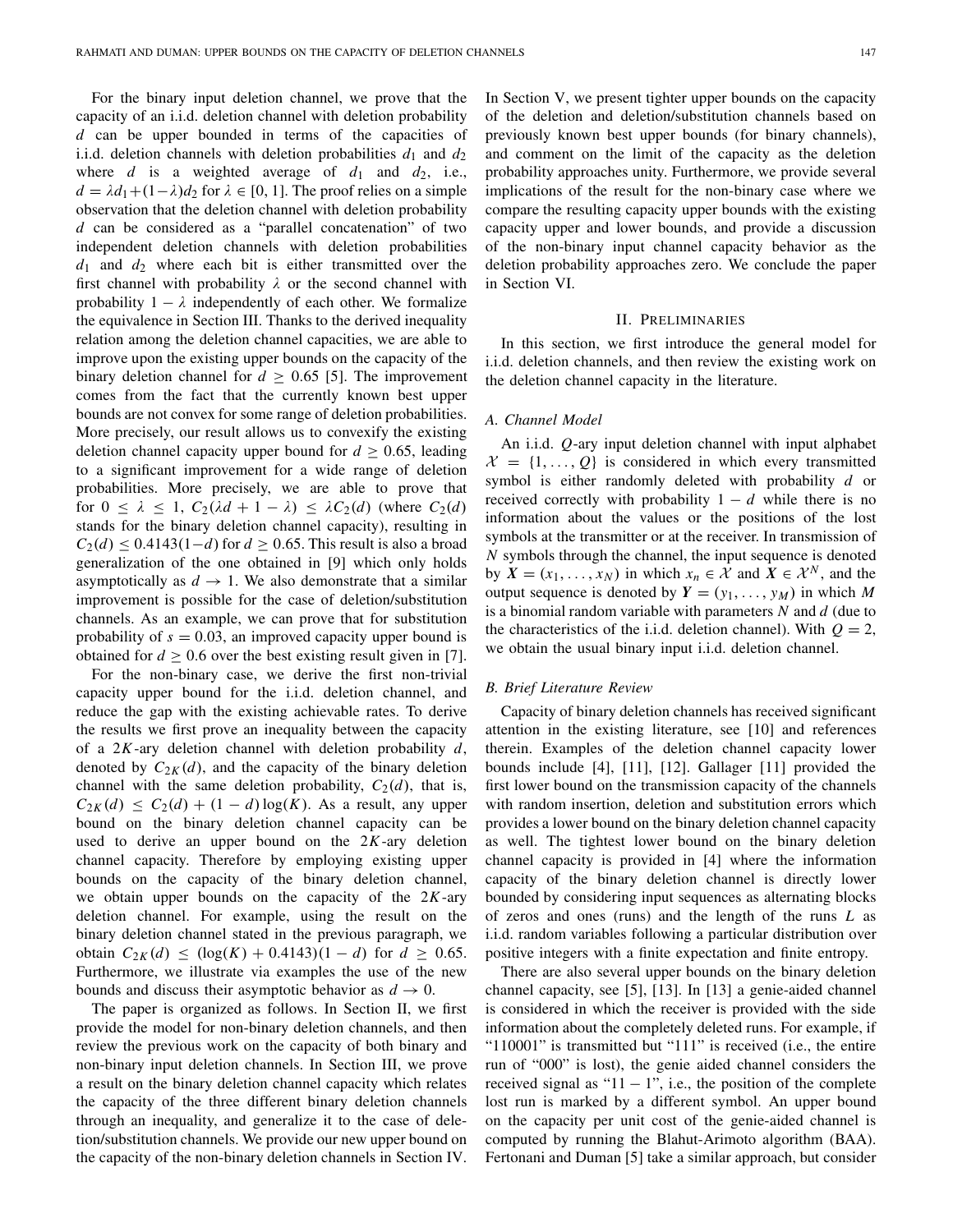

Fig. 1. Illustration of the new channel *<sup>C</sup>* .

different genie-aided channels, along with the BAA, and obtain tighter upper bounds on the binary deletion channel capacity.

Despite the extensive work on binary deletion channels, the case of non-binary deletion channels has not received significant attention so far. To the best of our knowledge, the only non-trivial lower bounds on the capacity of the non-binary deletion channels are provided in [6] where two different bounds are derived. More precisely, the achievable rates for *Q*-ary input deletion channels are computed for i.i.d. and Markovian codebooks by considering a simple decoder which decides in favor of a sequence if the received sequence is a subsequence of only one transmitted sequence. The derived achievable rates are given by

$$
C_Q \ge \log\left(\frac{Q}{Q-1}\right) + (1-d)\log(Q-1) - H_b(d), \quad (1)
$$

by considering i.i.d. codebooks, where  $H_b(d) = -d \log(d)$  –  $(1 - d) \log(1 - d)$ , and

$$
C_{Q} \ge \sup_{\gamma > 0, \ 0 < p < 1} \left[ -(1 - d) \log \left( (1 - q) A + q B \right) - \gamma \log(e) \right] \tag{2}
$$

by considering Markovian codebooks, with *d* being the deletion probability,  $q =$  $\frac{1}{Q}\left(1+\frac{(1-d)(Q-1)(Qp-1)}{Q-1-d(Qp-1)}\right)$ , *A* =  $\frac{e^{-\gamma}(1-p)}{(Q-1)(1-e^{-\gamma}(1-\frac{1-p}{Q-1}))}$ and *B* =  $e^{-\gamma}$  ((1 − *p*)*A* + *p*).

Non-binary input alphabet channels with synchronization errors are also considered in [14] where the capacity of memoryless synchronization error channels in the presence of noise and the capacity of channels with weak synchronization errors (i.e., the transmitter and receiver are partly synchronized) have been studied. The main focus of the work in [14] is on the asymptotic behavior of the channel capacity for large values of *Q*.

# III. AN IMPROVED UPPER BOUND ON THE CAPACITY OF BINARY DELETION CHANNELS

As stated in the introduction section, the main idea explored in this paper is the fragmentation of the input and output sequences of a deletion channel in an effort to come up with alternate representations of the channel input and output processes. We do so in such a way that the alternate representations are helpful in the channel capacity study. As a first fragmentation approach, in this section, we consider a "random" fragmentation for the binary input i.i.d. deletion channel. That is, we show a simple result that the parallel concatenation of two different independent deletion channels with deletion

probabilities  $d_1$  and  $d_2$ , in which every input bit is either transmitted over the first channel with probability of  $\lambda$  or over the second one with probability of  $\overline{\lambda} = 1 - \lambda$ , independently of each other, and the surviving output bits are combined without changing the order, is nothing but another deletion channel with deletion probability of  $d = \lambda d_1 + \lambda d_2$ . This formulation allows us to provide an upper bound on the concatenated deletion channel capacity  $C_2(d)$  in terms of a weighted average of  $C_2(d_1)$ ,  $C_2(d_2)$  and the parameters of the three channels. Furthermore, we present a simple proof for the special case with  $d_2 = 0$ , i.e.,  $C_2(\lambda d_1 + \overline{\lambda}) \leq \lambda C_2(d_1)$ , and generalize the result to the case of binary input deletion/substitution channel and randomized parallel concatenation of more than two deletion channels.

#### *A. A Novel Upper Bound on C2*(*d*)

The following theorem states our result on the binary deletion channel capacity whose proof hinges on a simple observation.

*Theorem 1: Let*  $C_2(d)$  *denote the capacity of the i.i.d. binary deletion channel with deletion probability d,*  $\lambda \in [0, 1]$ *and*  $d = \lambda d_1 + \overline{\lambda} d_2$ , then by defining  $\overline{d} = 1 - d$ , we have

$$
C_2(d) \le \lambda C_2(d_1) + \bar{\lambda} C_2(d_2) + \bar{d} \log(\bar{d})
$$
  
 
$$
-\lambda \bar{d}_1 \log(\lambda \bar{d}_1) - \bar{\lambda} \bar{d}_2 \log(\bar{\lambda} \bar{d}_2).
$$
 (3)

*Proof:* Let us consider two different deletion channels,  $C_1$  and  $C_2$ , with deletion probabilities  $d_1$  and  $d_2$ , input sequences of bits  $X_1$  and  $X_2$ , and output sequences of bits *Y*<sup>1</sup> and *Y*2, respectively. Denote their Shannon capacities by  $C_2(d_1)$  and  $C_2(d_2)$ , respectively. Given a specific  $\lambda \in [0, 1]$ , define a new binary input channel  $C'$  (shown in Fig. 1) with input sequence of bits  $X$  and output sequence of bits  $Y$  as follows: each channel input symbol is transmitted through  $C_1$  with probability  $\lambda$ , and through  $C_2$  with probability  $\overline{\lambda}$ , independently of each other. Neither the transmitter nor the receiver knows the specific realization of the "individual channel selection events," i.e., they do not know which specific subchannel a symbol is transmitted through, and which specific subchannel each output symbol is received from. Lemmas 1 and 2 (given below) demonstrate that 1) the new channel is a new i.i.d. deletion channel with deletion probability  $d = \lambda d_1 + \overline{\lambda} d_2$ , 2) if appropriate side information be provided for the transmitter and the receiver then the capacity of the genie-aided channel is upper bounded by

$$
\lambda C_2(d_1) + \bar{\lambda} C_2(d_2) + \bar{d} \log(\bar{d}) - \lambda \bar{d}_1 \log(\lambda \bar{d}_1) - \bar{\lambda} \bar{d}_2 \log(\bar{\lambda} \bar{d}_2).
$$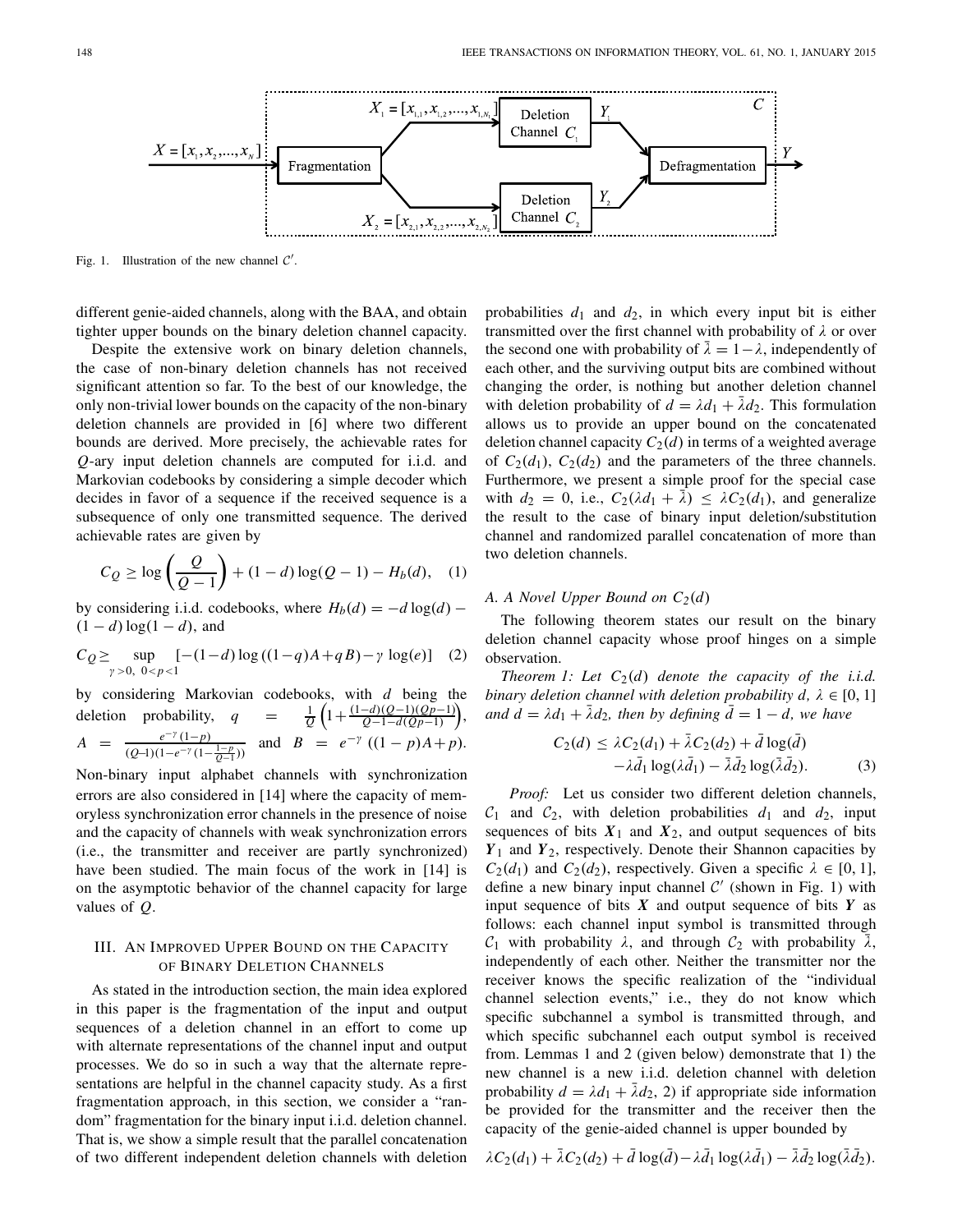Combining these two results, the proof of the theorem follows easily by noting that the capacity of the new channel *<sup>C</sup>* cannot decrease with side information.

The following two lemmas are employed in the proof of the above theorem.

*Lemma 1: <sup>C</sup> as defined in the proof of Theorem 1 is nothing but a deletion channel with deletion probability*  $d = \lambda d_1 + \lambda d_2$ *.* 

*Proof:* For each use of the channel  $C'$ , for any input symbol  $x \in \mathcal{X}$  and channel output  $y \in \mathcal{Y}$ , the transition probability is given by  $P\{C_1$  is used} $d_1 + P\{C_2$  is used} $d_2 = \lambda d_1 + \lambda d_2$ . Noting that the subchannels are memoryless and the channel selection events are independent of each other, this transition matrix precisely defines a deletion channel with deletion probability  $d = \lambda d_1 + \lambda d_2$ .

*Lemma 2: The capacity of the channel*  $C'$  *as defined in the proof of Theorem 1 is upper bounded by*

$$
\lambda C_2(d_1) + \bar{\lambda} C_2(d_2) + \bar{d} \log(\bar{d}) - \lambda \bar{d}_1 \log(\lambda \bar{d}_1) - \bar{\lambda} \bar{d}_2 \log(\bar{\lambda} \bar{d}_2).
$$

*Proof:* We first define a new genie-aided channel which is obtained by providing the transmitter and the receiver of the channel  $C'$  with appropriate side information, then derive an upper bound on the capacity of the genie-aided channel which is also an upper bound on the capacity of the channel *<sup>C</sup>* . More precisely, we provide the transmitter with side information on which channel is being used for each transmitted symbol  $(X = X_1 X_2)$ , and the receiver with side information on which channel the received symbol comes from  $(Y = Y_1 Y_2)$ , and reveal the side information on the fragmentation information, i.e., random process  $F_y$ , to the receiver such that by knowing  $F_y$ ,  $Y_1$  and  $Y_2$ , one can retrieve *Y*.  $\mathbf{F}_y$  is defined as an *M*-tuple  $\mathbf{F}_y = (f_y[1], \ldots, f_y[M]),$ where *M* denotes the length of the received sequence *Y*, i.e.,  $M = |Y|$ , and  $f_y[i] \in \{1, 2\}$  denotes the index of the channel the *i*-th received bit is coming from. We also define  $F_x$  which determines the fragmentation process from the random process  $X$  to  $X_1$  and  $X_2$  as an *N*-tuple  $F_x = (f_x[1], \ldots, f_x[N])$ , where  $f_x[i] \in \{1, 2\}$  denotes the index of the channel the *i*-th bits is going through.

Since  $X \rightarrow (X_1, X_2, F_x) \rightarrow (Y_1, Y_2, F_y) \rightarrow Y$  form a Markov chain, we can write

$$
I(X; Y) \le I(X_1, X_2, F_x; Y_1, Y_2, F_y)
$$
  
= I<sub>1</sub> + I<sub>2</sub> + I<sub>3</sub>, (4)

where  $I_1 = I(X_1, X_2, F_x; Y_1), I_2 = I(X_1, X_2, F_x; Y_2 | Y_1)$ and  $I_3 = I(X_1, X_2, F_x; F_y | Y_1, Y_2)$ . For  $I_1$ , we have

$$
I_1 = I(X_1; Y_1) + I(X_2, F_x; Y_1|X_1)
$$
  
= I(X<sub>1</sub>; Y<sub>1</sub>), (5)

where we used the fact that  $P(Y_1|X_1, X_2, F_x) = P(Y_1|X_1)$ , i.e.,  $Y_1$  is independent of  $X_2$  and  $F_x$  conditioned on  $X_1$ . Furthermore, by using the facts that  $P(Y_2|X_2, Y_1)$  $P(Y_2|X_2)$  and  $P(Y_2|X_1, X_2, F_x, Y_1) = P(Y_2|X_2)$ , we obtain

$$
I_2 = I(X_2; Y_2|Y_1) + I(X_1, F_x; Y_2|Y_1, X_2)
$$
  
=  $H(Y_2|Y_1) - H(Y_2|X_2)$   
 $\leq I(X_2; Y_2).$  (6)

We are not able to derive the exact value of  $I_3$ , therefore we resort to an upper bound which results in an upper bound on  $I(X, Y)$ . For  $I_3$ , if we define  $N_i = |X_i|$  and  $M_i = |Y_i|$  as the length of the transmitted and received sequences form the *i*-th channel, respectively, then we can write

$$
I_3 = H(F_y|Y_1, Y_2) - H(F_y|Y_1, Y_2, X_1, X_2, F_x)
$$
  
\n
$$
\leq H(F_y|Y_1, Y_2)
$$
  
\n
$$
= H(F_y|M_1, M_2).
$$
 (7)

For fixed  $M_1$  and  $M_2$ , there are  $\binom{M_1 + M_2}{M_2}$  possibilities for  $\mathbf{F}_y =$  $(f_y[1], \ldots, f_y[M_1])$ . Therefore, we obtain (see Appendix A)

$$
H(F_y|M_1 = M_1, M_2 = M_2) \le \log \left( {M_1 + M_2 \choose M_2} \right)
$$
  
 
$$
\le (M_1 + M_2) \log(M_1 + M_2)
$$
  
 
$$
-M_1 \log(M_1) - M_2 \log(M_2).
$$
 (8)

Furthermore, since  $g([M_1, M_2]) = (M_1 + M_2)$  $\log(M_1 + M_2) - M_1 \log(M_1) - M_2 \log(M_2)$  is a concave function of  $[M_1, M_2]$  (see Appendix B), by applying Jensen's inequality, we obtain

$$
I_3 \leq E_{\mathbf{M}_1, \mathbf{M}_2} \Big\{ H(F_y | \mathbf{M}_1, \mathbf{M}_2) \Big\}\leq E\{ \mathbf{M}_1 + \mathbf{M}_2 \} \log \left( E\{ \mathbf{M}_1 + \mathbf{M}_2 \} \right)-E\{ \mathbf{M}_1 \} \log \left( E\{ \mathbf{M}_1 \} \right) - E\{ \mathbf{M}_2 \} \log \left( E\{ \mathbf{M}_2 \} \right)
$$

Due to the structure of the channel  $\mathcal{C}'$ ,  $M_i$  is binomially distributed, i.e.,  $P(M_i = M_i) = {N \choose M_i} (\lambda_i \bar{d}_i)^{M_i} (\bar{\lambda}_i + \lambda_i d_i)^{N-M_i}$ , and as a result  $E{M_i} = N\lambda_i(1 - d_i)$ . Therefore, we arrive at

$$
I_3 \le N(\lambda \bar{d}_1 + \bar{\lambda} \bar{d}_2) \log(\lambda \bar{d}_1 + \bar{\lambda} \bar{d}_2)
$$
  
-N\lambda \bar{d}\_1 \log(\lambda \bar{d}\_1) - N\bar{\lambda} \bar{d}\_2 \log(\bar{\lambda} \bar{d}\_2). (9)

On the other hand, for  $I(X_i; Y_i)$  ( $i \in \{1, 2\}$ ), we have (see Appendix C)

$$
I(X_i; Y_i) \le E\{N_i\}C_2(d_i) + 2\log(N + 1) \\
= \lambda_i NC_2(d_i) + 2\log(N + 1). \tag{10}
$$

Finally, by substituting  $(10)$ ,  $(9)$ ,  $(6)$  and  $(5)$  into  $(4)$ , we obtain

$$
I(X;Y) \leq N\lambda C_2(d_1) + N\overline{\lambda}C_2(d_2) + 4\log(N+1)
$$
  
+
$$
N\overline{d}\log(\overline{d}) - N\lambda\overline{d_1}\log(\lambda\overline{d_1}) - N\overline{\lambda}\overline{d_2}\log(\overline{\lambda}\overline{d_2}).
$$

By dividing both sides of the above inequality by *N*, letting *N* go to infinity, and noting that the inequality is valid for any input distribution  $P(X)$ , the proof follows.

### *B. Special Case With*  $d_2 = 1$

In this subsection, we note that for the special case of  $d_2 = 1$ , the derived upper bound (3) results in  $C_2(\lambda d_1 + \bar{\lambda}) \leq \lambda C_2(d_1)$ . This expression provides a tighter upper bound on the capacity of the binary deletion channel for deletion probabilities larger than 0.65 compared to the existing ones in the literature if  $d_1 = 0.65$  is used and the capacity upper bound for this value of the deletion probability is substituted from [5].

We digress here to point out that to prove the special case  $C_2(\lambda d_1 + \overline{\lambda}) \leq \lambda C_2(d_1)$ , there is no need for the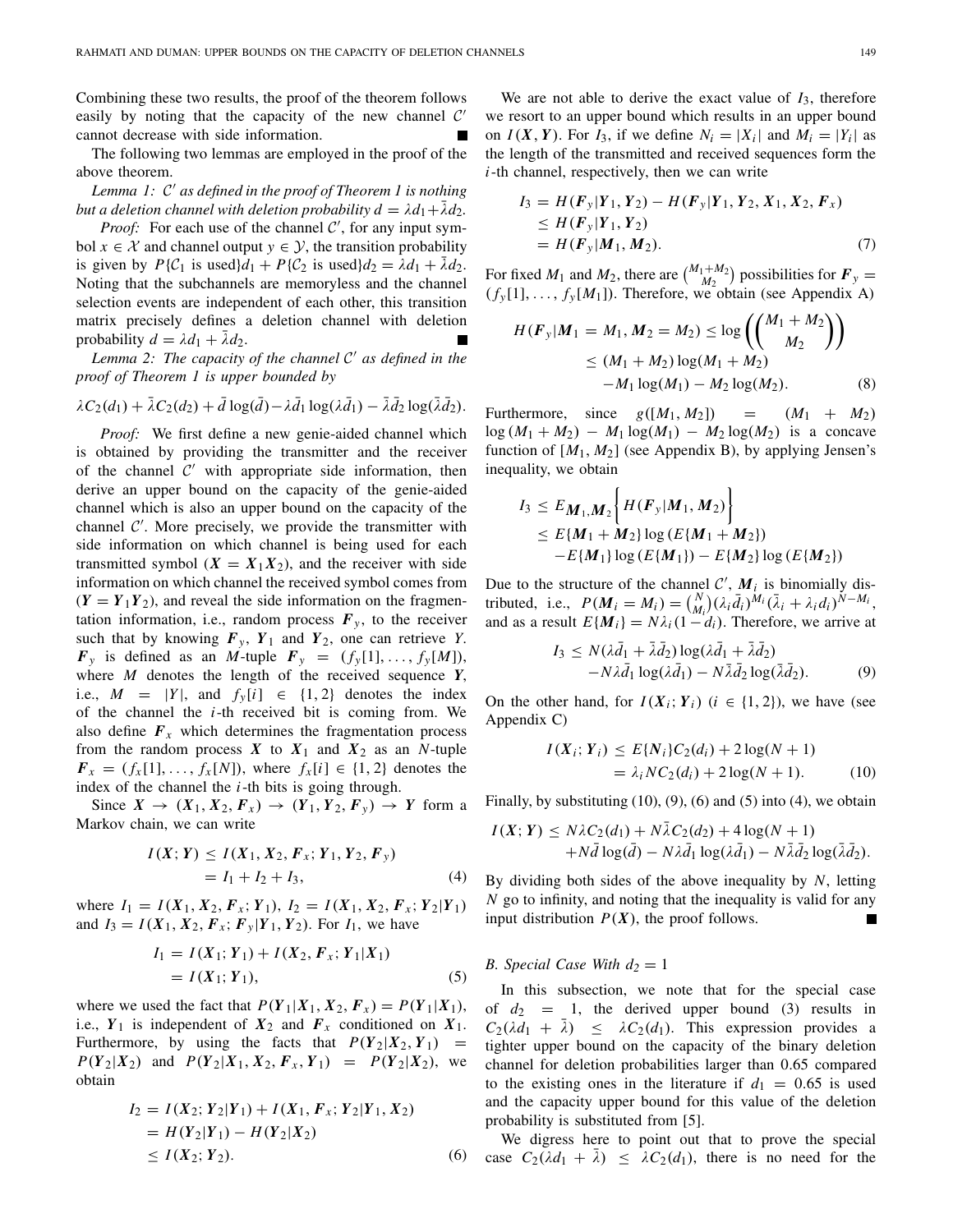entire proof given in Lemma 2. More precisely, when  $C_2$ is a pure deletion channel,  $X \rightarrow X_1 \rightarrow Y_1 \rightarrow Y$  form a Markov chain  $(Y = Y_1)$ , therefore we can write

$$
I(X; Y) \le I(X_1; Y_1)
$$
  
\n
$$
\le \lambda NC_2(d_1) + \log(\lambda_1 N + 1) + \log(N + 1), \quad (11)
$$

where the last inequality holds due to the result in Appendix C. Furthermore, by dividing both sides of the above inequality by *N*, letting *N* go to infinity, and the fact that the inequality is valid for any input distribution  $P(X)$ , we arrive at  $C_2(\lambda d_1 + \lambda) \leq \lambda C_2(d_1).$ 

Another observation from the result  $C_2(\lambda d_1 + \bar{\lambda}) \leq \lambda C_2(d_1)$ is that by series concatenation of two independent deletion channels with deletion probabilities  $d_1$  and  $\overline{\lambda}$ , we also arrive at a deletion channel with deletion probability of  $d = \lambda d_1 + \overline{\lambda}$ . Therefore we can say that the capacity of the series concatenation of two independent deletion channels can be upper bounded in terms of the capacity of one of them and the parameters of the other.

# *C. Generalization to the Case of Deletion/Substitution Channels*

Deletion/substitution channel is a special case of the Gallager channel model without any insertions. In a deletion/substitution channel with parameters  $(d, f)$ , any transmitted bit is either deleted with probability of *d* or flipped with probability of *f* or received correctly with probability of  $1 - d - f$ . The position of the deleted and flipped bits are not known either at the transmitter or the receiver. It is easy to show that the result of Theorem 1 can also be generalized to the deletion/substitution channel as given in the following corollary.

*Corollary 1: Let*  $C_2(d, f)$  *denote the capacity of the deletion/substitution channel with deletion probability d and flipping probability f,*  $\lambda \in [0, 1]$ ,  $d = \lambda d_1 + \overline{\lambda} d_2$  *and*  $f =$  $\lambda f_1 + \bar{\lambda} f_2$ , then we have

$$
C_2(d, f) \leq \lambda C_2(d_1, f_1) + \bar{\lambda} C_2(d_2, f_2) + \bar{d} \log(\bar{d})
$$
  
- $\lambda \bar{d}_1 \log(\lambda \bar{d}_1) - \bar{\lambda} \bar{d}_2 \log(\bar{\lambda} \bar{d}_2).$  (12)

*Proof:* The proof of Lemma 1 simply holds if we consider  $C_1$  in Fig. 1 as a deletion/substitution channel with parameters  $(d_1, f_1)$  and  $C_2$  as another deletion/substitution channel with parameters  $(d_2, f_2)$ . Then C also becomes a deletion/substitution channel with parameters  $(\lambda d_1 + \lambda d_2)$ ,  $\lambda f_1 + \lambda f_2$ ). Furthermore, replacing the deletion channel  $C_i$  with deletion probability *di* with a deletion/substitution channel with parameters  $(d_i, f_i)$  does not change the distribution of  $N_i$  and  $M_i$ . Therefore, the proof of Lemma 2 holds for the deletion/substitution channel as well.

One can also consider a deletion/substitution channel with parameters  $(d, f)$  as a series concatenation of two independent channels. The first channel is a deletion only channel with deletion probability *d* and the second one is a binary symmetric channel (BSC) with crossover probability  $s = \frac{f^2}{1 - d}$  $(1 - d - f \le 1$  and, if  $d = 1$  then  $s = 0$ ). Therefore, we can represent any deletion/substitution channel with another set of parameters *d* and *s* as well, and denote the capacity by  $C_s(d, s)$  with the understanding that  $C_s(d, s) = C_2(d, f)$  $C_2(d, (1-d)s)$ . With this new representation, for  $d_2 = 1$  and  $f_2 = 0$ , we can write

$$
C_s(\lambda d_1 + \bar{\lambda}, s) \leq \lambda C_s(d_1, s). \tag{13}
$$

Similar to the case of deletion-only channels, this expression provides a tighter upper bound on the deletion-substitution channel capacity compared to the existing bounds in the literature for a wide range of channel parameters (which is discussed further in Section V).

#### *D. Parallel Concatenation of More Than Two Channels*

So far, we considered the parallel concatenation of two independent deletion channels which is useful for improving upon the existing upper bounds. However, we can also consider the parallel concatenation of more than two deletion channels by considering a different "random" fragmentation process. If we define the deletion channel  $C$  as a parallel concatenation of *P* independent deletion channels  $C_p$  with deletion probability  $d_p$  ( $p = \{1, \ldots, P\}$ ) where each input bit is transmitted with probability  $\lambda_p$  over  $\mathcal{C}_p$ , and modify the definition of  $\mathbf{F}_y$  such that  $f_y[i] \in \{1, ..., P\}$  denotes the index of the channel the *i*-th bit is coming from, then for  $d = \sum_{p=1}^{P} \lambda_p d_p$ , we have

$$
C_2(d) \le \sum_{p=1}^P \lambda_p C_2(d_p) + \bar{d} \log(\bar{d}) - \sum_{p=1}^P \lambda_p \bar{d}_p \log(\lambda_p \bar{d}_p), \quad (14)
$$

where  $\sum_{p=1}^{P} \lambda_p = 1$ . Note, however, that the above inequality does not result in any tighter upper bounds on the deletion channel capacity than the one obtained by considering the parallel concatenation of only two independent deletion channels.

## IV. NON-BINARY DELETION CHANNELS

We now switch gears and consider non-binary deletion channels. The main objective is to explore a different (deterministic) input-output fragmentation process and use it to obtain the first non-trivial capacity upper bounds for nonbinary deletion channels. Before proceeding with the main result, we provide a discussion on BAA based upper bounds for non-binary input deletion channels in the following subsection. Then, the subsequent subsections describe the fragmentation process under consideration for 2*K*-ary deletion channel and study the case of general *Q*-ary input deletion channels.

## *A. Discussion on BAA Based Upper Bounds*

One approach to derive upper bounds on the *Q*-ary deletion channel capacity is to modify the numerical approaches in [5] and [13] in which the decoder (and possibly the encoder) of the deletion channel is provided with some side information about the deletion process and the capacity (or an upper bound on the capacity) of the resulting genie-aided channel is computed by the Blahut-Arimoto algorithm. Although this approach is useful for binary input channels (even when other impairments such as insertions and substitutions are considered [7]), for the non-binary case, running the BAA for large values of *Q* is not computationally feasible. For instance,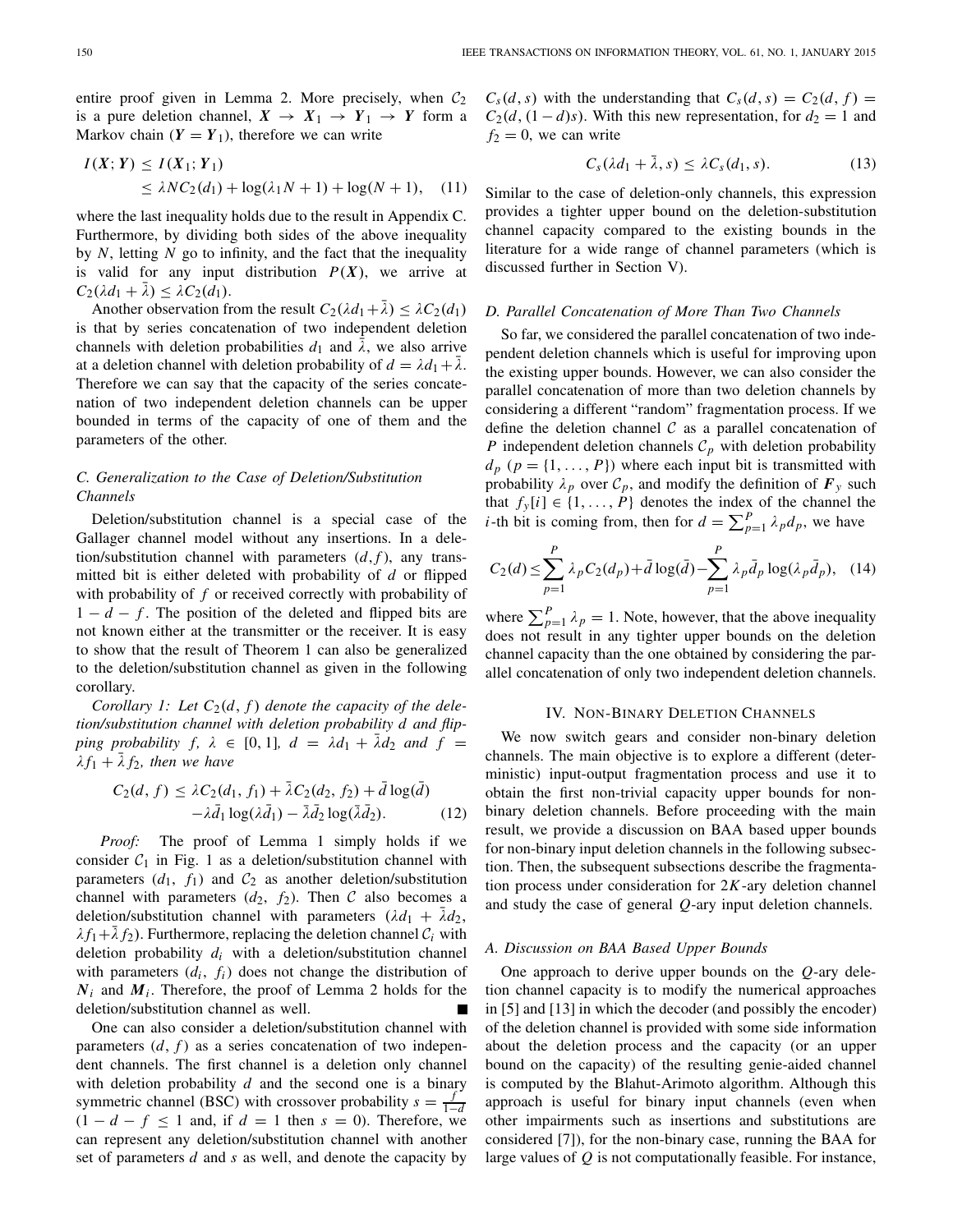

Fig. 2. Fragmentation of the 2*K*-ary deletion channel into *K* independent binary input deletion channels.

one of the upper bounds in [5] is obtained by computing the capacity of the binary deletion channel with finite transmission length  $L = 17$ . Obviously, by increasing the alphabet size *Q*, the maximum possible value of *L* in running the BAA algorithm decreases. Therefore, to achieve meaningful upper bounds, *L* needs to be increased which makes the numerical computations infeasible.

The main contribution of the present section is that we are able to relate the capacity of the *Q*-ary deletion channel to the capacity of the lower order deletion channels through an inequality which enables us to upper bound the *Q*-ary deletion channel capacity and avoid the computationally prohibitive BAA directly for the *Q*-ary deletion channel.

## *B. A Different Look at the* 2*K -Ary Deletion Channel*

Any 2*K*-ary input deletion channel with deletion probability *d* can be considered as a parallel concatenation of *K* independent binary deletion channels  $C_k$  ( $k \in \{1, ..., K\}$ ) all with the same deletion probability  $d$ , as shown in Fig. 2, in which the input symbols  $2k - 1$  and  $2k$  travel through  $C_k$  and the surviving output symbols of the subchannels are combined based on the order in which they go through the subchannels.  $X_k$  and  $Y_k$  denote the input and output sequences of the  $k$ -th channel, respectively, and  $N_k$  and  $M_k$  denote the length of  $X_k$  and  $Y_k$ , respectively.

To be able to relate the mutual information between the input and output sequences of the 2*K*-ary deletion channel,  $I(X; Y)$ , with the mutual information between the input and output sequences of the considered binary deletion channels,  $I(X_k; Y_k)$ , we define two new random vectors  $\mathbf{F}_x = (f_x[1], \ldots, f_x[N])$  and  $\mathbf{F}_y = (f_y[1], \ldots, f_y[M])$ where  $f_x[n] \in \{1, \ldots, K\}$  and  $f_y[m] \in \{1, \ldots, K\}$  denote the label of the subchannel the *n*-th input symbol and *m*-th output symbol belong to, respectively. Clearly, by knowing *X*, one can determine  $(X_1, \ldots, X_K, F_x)$  and by knowing  $(X_1, \ldots, X_K, F_x)$  can determine *X*. The same situation holds for *Y* and  $(Y_1, \ldots, Y_K, F_\nu)$ . Therefore, we have

$$
I(X; Y) = I(X_1, ..., X_K, F_x; Y_1, ..., Y_K, F_y)
$$
  
= 
$$
\sum_{k=1}^{K} I_k + I_F,
$$
 (15)

where  $I_k = I(X_1, ..., X_K, F_x; Y_k | Y_1, ..., Y_{k-1})$  and  $I_F = I(X_1, \ldots, X_K, F_x; F_y | Y_1, \ldots, Y_K)$ . (16) In Section IV-C, we will derive upper bounds on  $I_k$  and  $I_F$ which will enable us to relate the non-binary and binary deletion channels capacities, and will lead to the main result of the paper.

## *C. A Novel Upper Bound on*  $C_{2K}(d)$

As discussed in Section IV-B, a 2*K*-ary deletion channel can be considered as a parallel concatenation of *K* independent binary deletion channels. This new look at a 2*K*-ary deletion channel enables us to relate the 2*K*-ary deletion channel capacity to the binary deletion channel capacity with the same deletion error probability as given in the following theorem.

*Theorem 2: Let*  $C_{2K}(d)$  *denote the capacity of a 2K-ary i.i.d. deletion channel with deletion probability d, then*

$$
C_{2K}(d) \le C_2(d) + (1 - d)\log(K). \tag{17}
$$

As given in (15), the mutual information  $I(X; Y)$  can be expanded in terms of several other mutual information terms, *Ik* for  $k \in \{1, \ldots, K\}$  and *I<sub>F</sub>*. To prove the theorem, we first derive upper bounds for  $I_k$  and  $I_F$  in the following two lemmas.

*Lemma 3: For any input distribution*  $P(X_1, \ldots, X_K, F_x)$ , *the mutual information Ik given in* (15) *can be upper bounded by*

$$
I_k \le E\{N_k\}C_2(d) + 2\log(N+1).
$$

*Proof:* For  $I_k$ , since  $P(Y_k|Y_1,\ldots,Y_{k-1}, X_k)$  $P(Y_k | X_k)$  and  $P(Y_k | X_1, \ldots, X_K, F_x, Y_1, \ldots, Y_{k-1})$  $P(Y_k|X_k)$ , we can write

$$
I_{k} = I(X_{k}; Y_{k} | Y_{1},..., Y_{k-1})
$$
  
+ $I(X_{1},..., X_{k-1}, X_{k+1},..., X_{K},$   
 $F_{x}; Y_{k} | Y_{1},..., Y_{k-1}, X_{k})$   
=  $I(X_{k}; Y_{k} | Y_{1},..., Y_{k-1})$   
=  $H(Y_{k} | Y_{1},..., Y_{k-1}) - H(Y_{k} | Y_{1},..., Y_{k-1}, X_{k})$   
=  $H(Y_{k}) - I(Y_{1},..., Y_{k-1}; Y_{k}) - H(Y_{k} | X_{k})$   
 $\leq I(X_{k}; Y_{k}).$  (18)

Furthermore, for  $I(X_k; Y_k)$ , we have (see Appendix C)

$$
I(X_k; Y_k) \leq E\{N_k\}C_2(d) + 2\log(N+1).
$$

Finally, by substituting the above inequality into (18), the proof follows.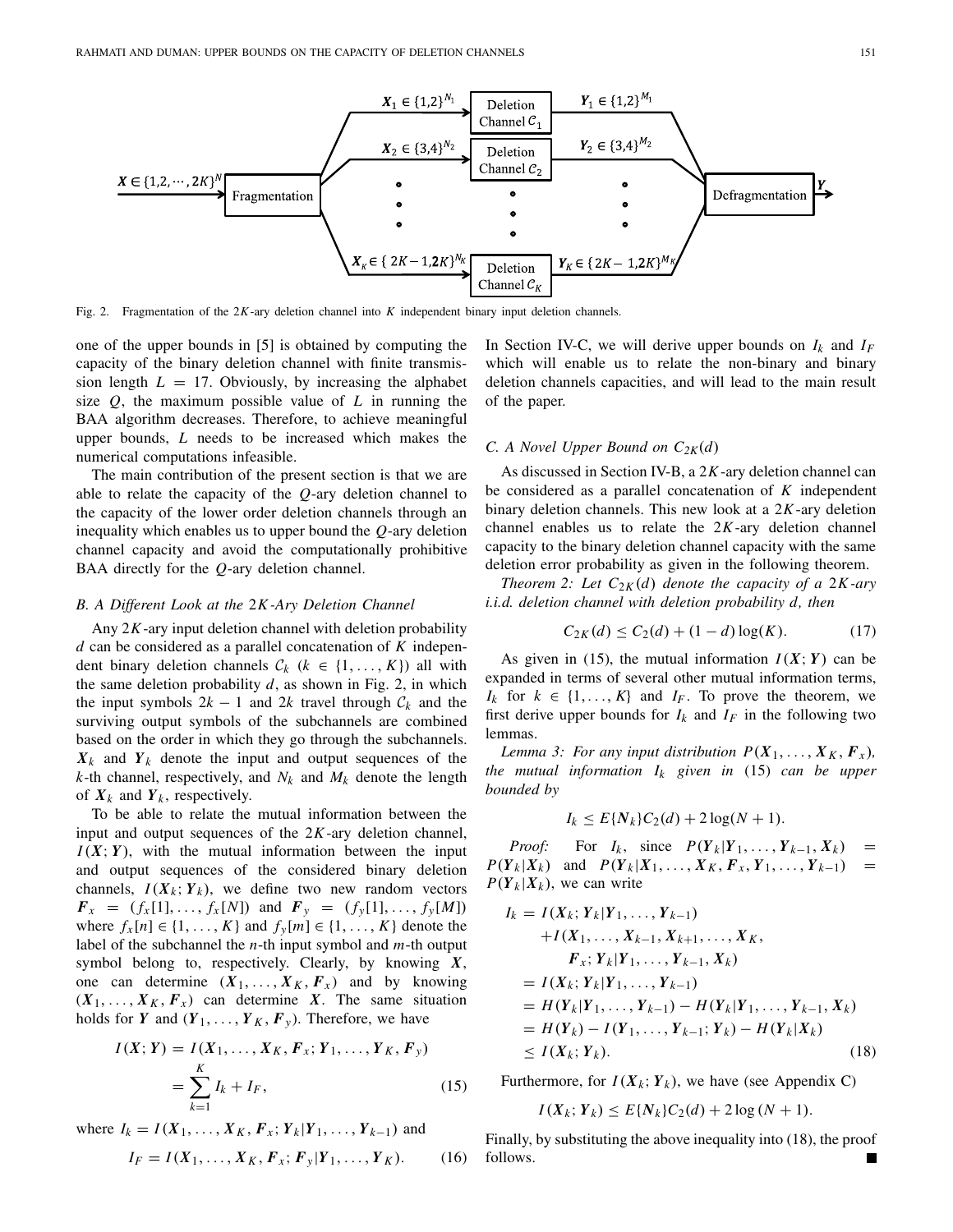*Lemma 4: For any input distribution, the mutual information IF given in* (16) *can be upper bounded by*

$$
I_F \leq N(1-d)\log(K).
$$

*Proof:* Using the definition of the mutual information, we can write

$$
I_F = H(F_y|Y_1, \dots, Y_K)
$$
  
\n
$$
-H(F_y|Y_1, \dots, Y_K, X_1, \dots, X_K, F_x)
$$
  
\n
$$
\leq H(F_y|Y_1, \dots, Y_K)
$$
  
\n
$$
\leq H(F_y|M_1, \dots, M_K),
$$
\n(19)

where the last inequality follows since  $(M_1, \ldots, M_K)$ is a function of  $(Y_1, \ldots, Y_K)$ , i.e.,  $\sum_{k=1}^{K} m_k = m$ , there are  $\binom{m}{m_1,\dots,m_K}$  possibilities for  $H(M_1, \ldots, M_K | Y_1, \ldots, Y_K) = 0$ . For fixed  $m_k$  with  $F_y$  leading to  $H(F_y|M_1 = m_1, ..., M_K = m_K) \le$  $\log \binom{m}{m_1,\dots,m_K}$ . It follows from the inequality (see Appendix A)

$$
\log {m \choose m_1, \dots, m_K} \le m \log(m) - \sum_{k=1}^K m_k \log(m_k), \quad (20)
$$

 $\sum_{k=1}^{K} m_k \log(m_k)$ . Since, for  $\sum_{k=1}^{K} m_k = m$ , that  $H(F_y | M_1 = m_1, ..., M_K = m_K) \leq m \log(m) - K$ 

$$
g([m_1,\ldots,m_k])=m\log(m)-\sum_{k=1}^K m_k\log(m_k)
$$

is a concave function of  $[m_1, \ldots, m_K]$  (see Appendix B), employing the Jensen's inequality yields

$$
I_F \leq \left(\sum_{k=1}^K E\{M_k\}\right) \log \left(\sum_{k=1}^K E\{M_k\}\right)
$$

$$
-\sum_{k=1}^K E\{M_k\} \log(E\{M_k\}).
$$

On the other hand, due to the fact that  $C_k$  are i.i.d. binary input deletion channels, we have  $E{M_k} = N\bar{d}a_k$  where  $a_k$ 's depend on the input distribution  $P(X)$  and  $\sum_{k=1}^{K} \alpha_k = 1$ . Hence, we obtain

$$
I_F \leq N\bar{d} \left( \log (N\bar{d}) - \sum_{k=1}^K \alpha_k \log (N\bar{d}\alpha_k) \right)
$$
  
=  $-N\bar{d} \sum_{k=1}^K \alpha_k \log \alpha_k = N\bar{d}H(\alpha_1, ..., \alpha_K)$   
 $\leq N\bar{d} \log(K),$  (21)

which concludes the proof.

*Proof of Theorem 2:* Substituting the results of Lemmas 3 and 4 into (15), we obtain

$$
I(X; Y) \le E_{N_1, ..., N_K} \left\{ \sum_{k=1}^K N_k \right\} C_2(d)
$$
  
+ 2K log(N + 1) + Nd log(K)  
= NC<sub>2</sub>(d) + 2K log(N + 1) + Nd log(K),

where we have used the fact that  $\sum_{k=1}^{K} N_k = N$ independent of the input distribution  $P(X)$ . Since the above inequality holds for any input distribution  $P(X)$  and any value of *N*, we can write

$$
C_{2K}(d) = \lim_{N \to \infty} \max_{P(X)} \frac{1}{N} I(X; Y)
$$
  

$$
\leq C_2(d) + \bar{d} \log(K),
$$

which concludes the proof.

# *D. Generalization of the Result to Q-Ary Input Deletion Channels*

So far, we have focused on 2*K*-ary input deletion channels and provided a new upper bound on their capacity in terms of the binary deletion channel capacity. In this section, we generalize the results to the *Q*-ary input deletion channels for arbitrary values of *Q* by providing upper bounds on the *Q*-ary input deletion channel capacity in terms of the capacity of the lower order deletion channels, e.g., the capacity of the 5-ary input deletion channel can be upper bounded in terms of the capacity of the ternary and binary input deletion channels.

Let us define  $S = \{1, \ldots, Q\}$  as the set of input symbols to the *Q*-ary input deletion channel. There are different possibilities to fragment the given set  $S$  into subsets with smaller length. For example, there are  $\begin{pmatrix} Q \\ q_1, \ldots, q_P \end{pmatrix}$  possibilities to fragment *S* into *P* subsets  $S_p$  ( $p \in \{1, ..., P\}$ ) where  $|\mathcal{S}_p| = q_p$  and  $\sum_{p=1}^p q_p = Q$ . Similar to the case of 2*K*-ary deletion channels, for each possible fragmentation of the input symbols into *P* subsets, we can define a *Q*-ary input channel as a parallel concatenation of *P* parallel independent deletion channels where the symbols of the subset  $S_p$  travel through the *p*-th deletion channel. Therefore, there are  $J = \begin{pmatrix} Q & Q \end{pmatrix}$  $\left(\begin{matrix}Q\qquadq_1,\ldots,q_P\end{matrix}\right)$ possibilities for considering the *Q*-ary input deletion channel as a parallel concatenation of *P* independent deletion channels.

Let us first focus on a specific input distribution  $P(X)$ and a specific fragmentation process, the *j*th one, for which the subset  $S_{p,j}$  of length  $q_p$  represents the set of input symbols to the deletion channel  $C_{p,j}$  with input sequence of  $X_{p,j}$  and output sequence of  $Y_{p,j}$ . When transmitting *N* symbols over the new channel, as defined in Section IV-B, the fragmentation and defragmentation processes can be represented by  $\mathbf{F}_x = (f_x[1], \ldots, f_x[N])$  and  $F_y = (f_y[1], \ldots, f_y[N])$ , respectively. Similar to (15), by defining  $I_{p,j} = I(X_{1,j},..., X_{p,j}, \mathbf{F}_x; \mathbf{Y}_{p,j} | \mathbf{Y}_{1,j},...,$  $Y_{p-1,j}$ ) and  $I_F$  as in (16), we can write

$$
I(X; Y) = \sum_{p=1}^{P} I_{p,j} + I_F.
$$
 (22)

For  $I_{p,i}$ , by generalizing the result of Lemma 3 to the new defined fragmented channel, we obtain

$$
I_{p,j} \le E\{N_{p,j}\}C_{q_p}(d) + 2\log(N+1),\tag{23}
$$

where  $N_{p,i}$  denotes the length of the input sequence to the channel  $C_{p,j}$  and  $E\{N_{p,j}\}\$  depends on the input distribution  $P(X)$ . Obviously, the result of Lemma 4 also holds for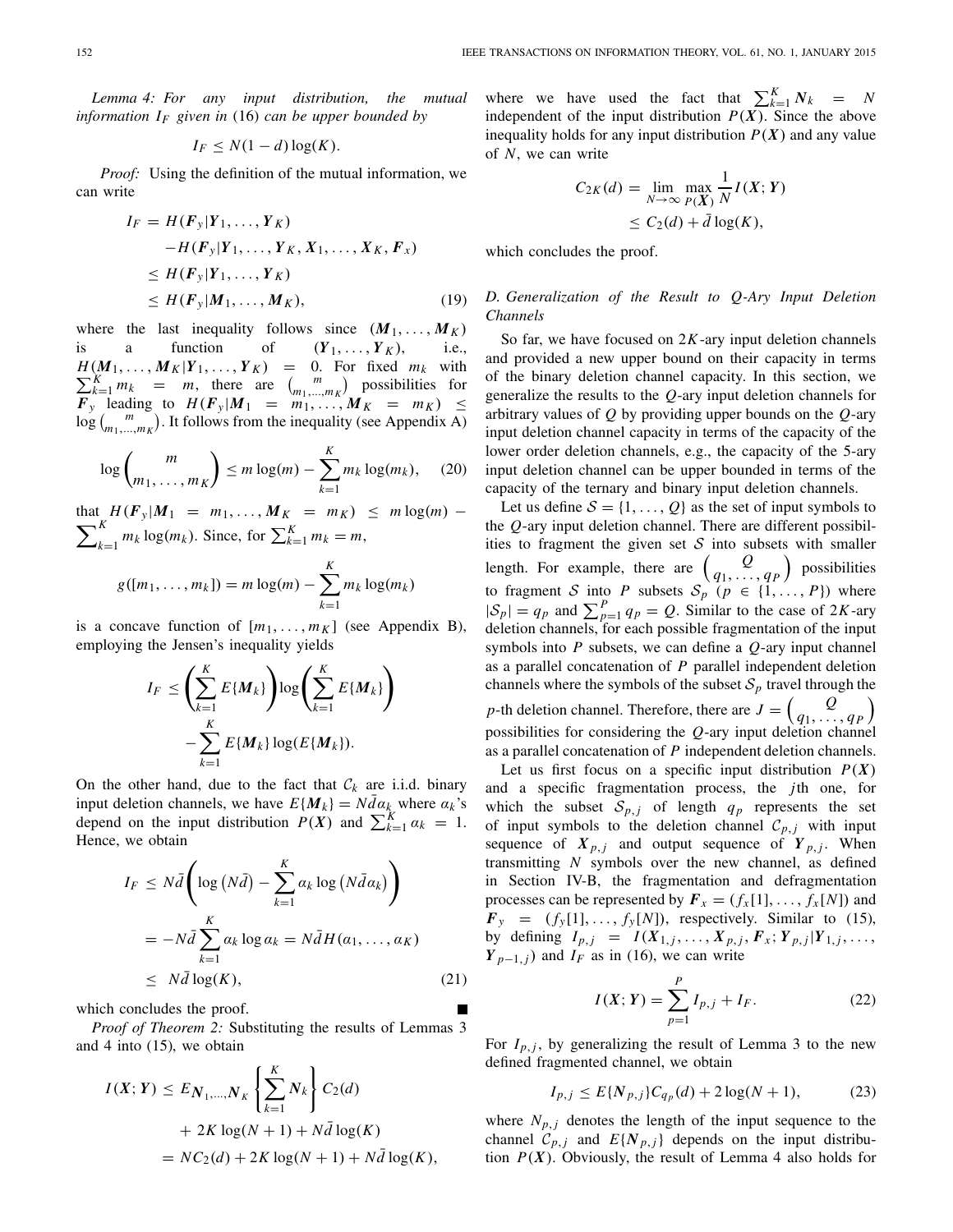the newly defined channel, i.e.,

$$
I_F \le N\bar{d}\log(P). \tag{24}
$$

Substituting (23) and (24) into (22), for a given input distribution  $P(X)$  and a specific *j*, we obtain

$$
I(X; Y) \le \sum_{p=1}^{P} E\{N_{p,j}\} C_{q_p}(d) + 2P \log(N + 1) + N\bar{d} \log(P).
$$
 (25)

Since the above inequality is valid for any possible fragmentation process, i.e., all  $j$ , by averaging the right hand side of the inequality for all possible fragmentation processes, we arrive at

$$
I(X; Y) \le \frac{1}{J} \sum_{p=1}^{P} \left( \sum_{j=1}^{J} E\{N_{p,j}\} \right) C_{q_p}(d)
$$
  
+ $N\bar{d} \log(P) + 2P \log(N + 1).$  (26)

Let us consider a specific input symbol  $s \in \{1, ..., Q\}$ and define  $N_s(X)$  as the number of times *s* occurs in the input sequence *X* ( $\sum_{s \in S} N_s(X) = N$  for any possible input sequence *X*). Furthermore, among all possible  $J = \begin{pmatrix} Q & Q \end{pmatrix}$  $\left( \begin{array}{c} Q \\ q_1, \ldots, q_P \end{array} \right)$  fragmentation processes, there are  $Q - 1$  $q_1, \ldots, q_p-1, \ldots, q_P$  possible fragmentations for which *s* belongs to the *p*-th subset of length  $q_p$ . Therefore, we can write

$$
\frac{1}{J} \sum_{j=1}^{J} E\{N_{p,j}\} = \frac{1}{J} E\left\{ \sum_{j=1}^{J} \sum_{s \in S_{p,j}} N_s(X) \right\} \n= \frac{1}{J} \binom{Q-1}{q_1, \dots, q_p - 1, \dots, q_P} E\left\{ \sum_{s \in S} N_s(X) \right\} \n= N \frac{\binom{Q-1}{q_1, \dots, q_p - 1, \dots, q_P}}{J} \n= N \frac{q_p}{Q}
$$
\n(27)

which is independent of the specific channel input (hence it is independent of the input distribution used). Substituting this result into (26), we obtain

$$
I(X; Y) \le N \sum_{p=1}^{P} \frac{q_p}{Q} C_{q_p}(d) + 2P \log(N + 1) + N\bar{d} \log(P).
$$

Since the above inequality holds for any input distribution  $P(X)$ , it holds for the capacity achieving input distribution as well. Therefore, for the capacity achieving input distribution, by dividing both sides of the above expression by *N* and letting *N* go to infinity, we arrive at

$$
C_Q(d) \le \sum_{p=1}^P \frac{q_p}{Q} C_{q_p}(d) + \bar{d} \log(P). \tag{28}
$$

As an example, for the  $2K + 1 - ary$  input deletion channel, by considering parallel concatenation of  $K - 1$  binary



Fig. 3. Upper bounds on the i.i.d. deletion channel capacity.

deletion channels and a ternary input deletion channel, we obtain

$$
C_{2K+1}(d) \le \frac{2(K-1)}{2K+1}C_2(d) + \frac{3}{2K+1}C_3(d) + \bar{d}\log(K). \tag{29}
$$

The newly derived capacity upper bound (28) provides some upper bounds on  $C<sub>O</sub>(d)$  for arbitrary values of  $Q$  in terms of the capacity of the lower order input deletion channels,  $C_{q_p}(d)$  for  $p \in \{1, ..., P\}$ , as long as  $\sum_{p=1}^P q_p = Q$ . As stated in Section IV-A the tightest available upper bounds on  $C_2(d)$  are provided in [5] in which BAA is employed to compute the capacity of some genie-aided channels which are upper bounds on  $C_2(d)$ , however running BAA to obtain upper bounds on  $C<sub>O</sub>(d)$  is infeasible for large values of  $Q$ . Running BAA for ternary and even quaternary input deletion channels is still feasible. Specifically, one can obtain upper bounds on  $C_3(d)$  by employing the approach used in [5] in a straightforward manner. This bound can then be employed in (29) to come up with improved capacity upper bounds for non-binary deletion channels with odd number of inputs.

# V. EXAMPLES OF THE NEWLY DERIVED CAPACITY UPPER BOUNDS

In this section, we provide several implications of the results presented in the paper. Namely, we explicitly demonstrate the tightest upper bound on the binary input deletion channel capacity for  $d > 0.65$  and the first non-trivial upper bound on the non-binary input deletion channel capacity.

## *A. Binary Deletion Channel*

An interesting application of the result (3) on the capacity of the binary deletion and deletion/substitution channels is in obtaining improved capacity upper bounds. For instance, the best known upper bound on the deletion channel capacity is not convex for  $d > 0.65$  as shown in Fig. 3 (with values taken from the boldfaced values in [5, Table IV]). As clarified in the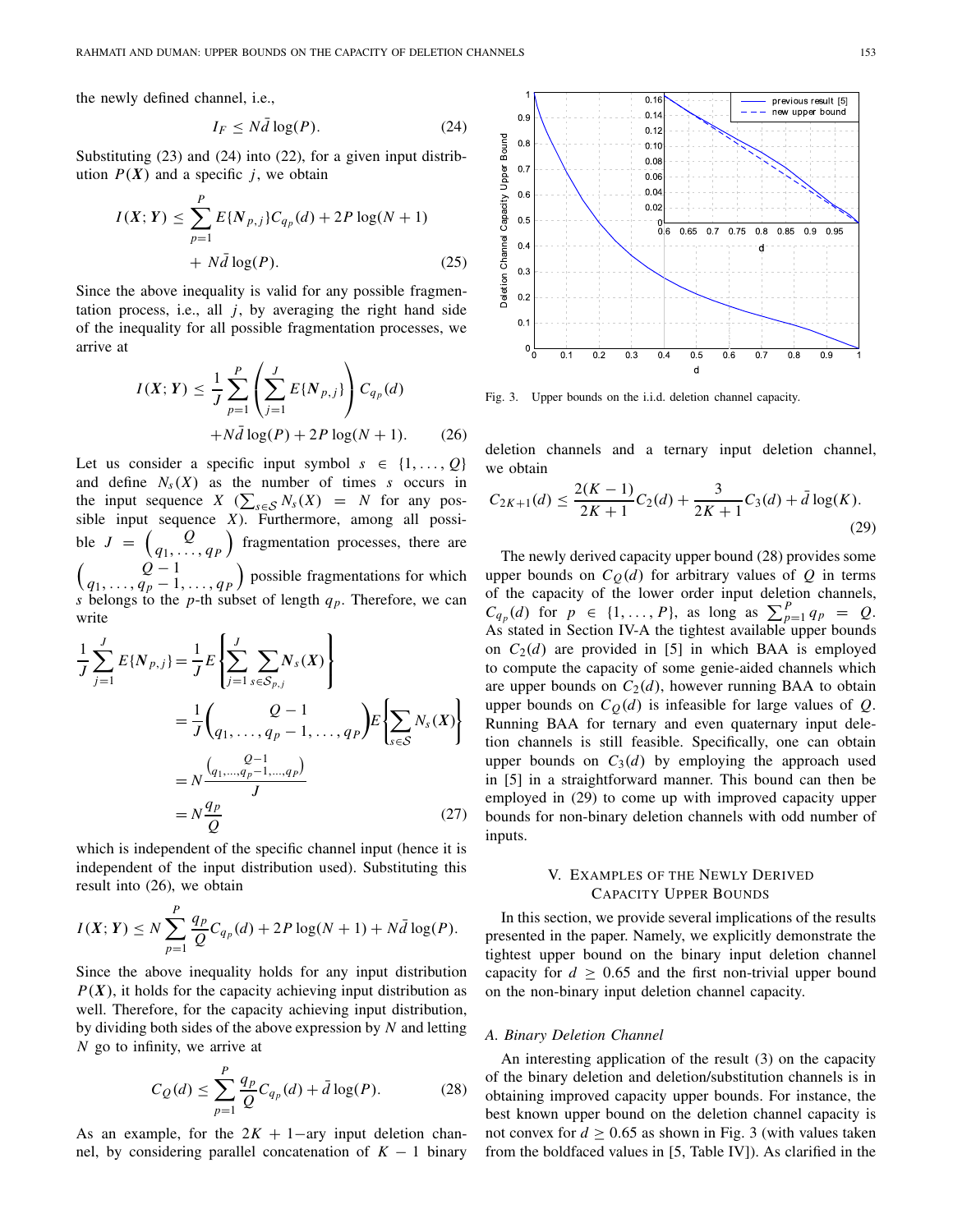

Fig. 4. Upper bounds on the deletion/substitution channel capacity for  $s = 0.03$ .

table, the best known values for small *d* are due to [13], for a wide range (up to  $d \sim 0.8$ ) are due to the "fourth version" of the upper bound (named  $C_4$  in [5] which we refer to it as  $C_4^{[5]}$ ), and for large values of *d* are due to the "second version" named  $C_2^*$  in the same paper. Therefore, the deletion channel capacity upper bound can be improved for  $d \in (0.65, 1)$  as  $C_2(1 - 0.35\lambda) \leq \lambda C_2(0.65) \leq \lambda C_4^{5} (0.65)$  with  $0 \leq \lambda \leq 1$ . That is, we have  $C_2(d)$  ≤ 0.4143(1 − *d*) for  $d \text{ ∈ } (0.65, 1)$ . This is illustrated in Fig. 3.

We note that our result is a generalization of the one in [9] where it was shown that  $C_2(d) \leq 0.4143(1-d)$  as  $d \to 1$ . We also note an earlier asymptotic result on a lower bound derived in [2] which states that  $C_2(d)$  as  $d \rightarrow 1$  is larger than  $0.1185(1-d)$ .

As another application of the approach proposed in this paper, we can consider the capacity of the deletion/substitution channel. The best known capacity upper bound for this case is given in [7]. For example [7, Fig. 1] presents several upper bounds for fixed  $s = 0.03$  which show that the bound is not a convex function of the deletion probability for  $d > 0.6$ , hence it can be improved. That is, applying the result in our paper, we obtain, for instance for  $s = 0.03$ ,  $C_s(d, 0.03) \leq 0.3621(1-d)$ for  $d \geq 0.6$  which is a tighter bound as illustrated in Fig. 4.

#### *B. Non-Binary Deletion Channels*

As stated earlier, a trivial upper bound on the capacity of the *Q*-ary deletion channel is given by  $(1 - d) \log(Q)$  which is the capacity of the *Q*-ary erasure channel. We have shown in the previous section that substituting any upper bound on  $C_{q_p}(d)$  into (28) results in an upper bound on the *Q*ary deletion channel capacity. For  $Q = 2K$ , by employing  $C_2(d) \leq (1-d)$ , which is the trivial upper bound on the binary deletion channel capacity, the erasure channel upper bound on the 2*K*-ary deletion channel capacity is obtained. Therefore, any upper bound tighter than (1−*d*) on the binary deletion channel capacity gives an upper bound tighter than



Fig. 5. Comparison among the new upper bound (17), the lower bound (2) and the trivial erasure channel upper bound for the 4-ary and 8-ary deletion channels.

 $log(2K)(1-d)$  on the 2K-ary deletion channel capacity. The amount of improvement is  $1-d-C_2^{UB}(d)$ , where  $C_2^{UB}$  denotes the upper bound on the binary deletion channel capacity.

As it is shown in [14],  $(1 - d) \log(Q) - 1 \leq C_O(d) \leq$  $(1 - d) \log(Q)$ , where the lower bound is implied from (1), therefore the existing trivial upper and lower bounds are tight enough for asymptotically large values of *Q*, and i.i.d. distributed input sequences are sufficient to achieve the capacity. However, the importance of the result in (28) (Theorem 2 for the special case of  $2K$ -ary deletion channel) is for moderate values of *Q*, where the amount of improvement in closing the gap between the existing upper and lower bounds is significant.

To demonstrate the improvement over the trivial erasure channel upper bound, we compare the upper bound  $C_{2K}(d) \le C_2^{UB}(d) + (1 - d)\log(K)$  with the erasure channel upper bound  $\log(2K)(1 - d)$  and the tightest existing lower bound (2) (from [6]) in Fig. 5 for 4-ary and 8-ary deletion channels. Here we utilize the binary deletion channel capacity upper bounds  $C_2^{UB}(d)$  from [5, Table III] for  $d \le 0.65$  and the upper bound  $C_2(d) \leq 0.4143(1-d)$  provided in Section III for  $d \ge 0.65$ .

Another implication of the result in Theorem 2 is in studying the asymptotic behavior of the 2*K*-ary deletion channel capacity for  $d \to 0$ . It is shown in [15] that

$$
C_2(d) = 1 + d \log(d) - A_1 d + A_2 d^2 + O(d^{3-\epsilon}), \quad (30)
$$

for small *d* and any  $\epsilon > 0$  with  $A_1 \approx 1.15416377$ ,  $A_2 \approx 1.78628364$  and *O*(.) denoting the standard Landau (big-*O*) notation. Employing this result in (17), leads to an upper bound expansion for small values of *d* as

$$
C_{2K}(d) \le 1 + d \log(d) - (A_1 + \log(K))d + A_2 d^2 + \log(K) + O(d^{3-\epsilon}).
$$
\n(31)

In Fig. 6, we compare the above upper bound (by ignoring the  $O(d^{3-\epsilon})$  term) which serves as an estimate, with the lower bound (2) for  $d \leq 0.1$ . We observe that by employing the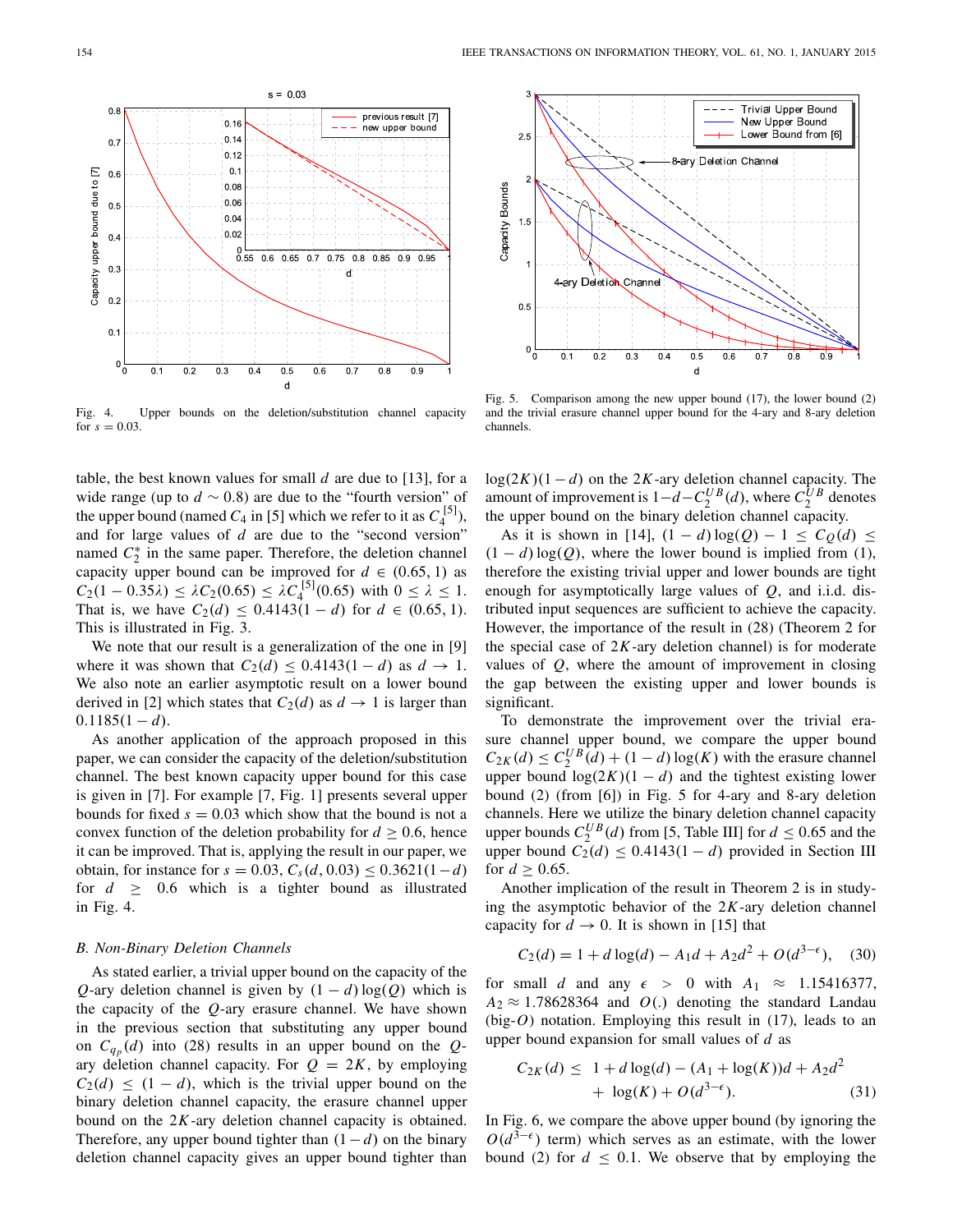

Fig. 6. Comparison between the upper bound (31) (ignoring the  $O(d^{3-\epsilon})$ term) and the lower bound (2).

capacity expansion (30) in (17), a good characterization for the asymptotic behavior of the 2*K*-ary deletion channel capacity is obtained as  $d \rightarrow 0$ .

## VI. CONCLUSIONS

In this paper, we present a new upper bound on the capacity of the binary-input deletion channel and show that it improves on all previous results for  $d > 0.65$ . We also introduce the first non-trivial upper bound on the non-binary input deletion channel capacity. For both binary and non-binary input cases, the approach is based on fragmentation of the input symbol sequences into smaller subsequences which travel through independent deletion channels and the surviving symbols are combined without changing the order in the original sequence. For the binary case, by considering a random fragmentation process, an inequality relating the capacity of a binary deletion channel to two other binary deletion channels is found. For deletion channels with non-binary inputs, a deterministic fragmentation of the input sequence is considered which results in capacity upper bounds in terms of lower order input deletion channel capacities. For instance, the capacity of the nonbinary deletion channel is upper bounded in terms of the binary deletion channel capacity. An immediate application of the result for the binary input case is in obtaining improved upper bounds on the capacity of the deletion channel. For an i.i.d. deletion channel, we prove that  $C_2(d) \leq 0.4143(1-d)$ for all  $d \geq 0.65$ . This is a stronger result than the earlier characterization in [9] which is valid only asymptotically as  $d \rightarrow 1$ . Furthermore, for non-binary deletion channels, the provided upper bound results in tighter characterizations than the trivial erasure channel upper bound for the entire range of deletion probabilities. We also describe a generalization of the result to the case of deletion/substitution channels and provide a tighter capacity upper bound for this case as well.

## APPENDIX A

#### PROOF OF INEQUALITIES (8) AND (20)

It follows from the inequality  $\log {m \choose m_1} \le m H_b({m_1 \over m})$  $m \log(m) - m_1 \log(m_1) - (m - m_1) \log(m - m_1)$  given in [16, p. 353] that

$$
\log {m \choose m_1, ..., m_K} = \sum_{j=1}^{K-1} \log {m - \sum_{k=1}^{j-1} m_k \choose m_j} \n\le \sum_{j=1}^{K-1} {m - \sum_{k=1}^{j-1} m_k \choose m - \sum_{k=1}^{K-1} m_k} \log {m - \sum_{k=1}^{j-1} m_k \choose m - \sum_{j=1}^{K-1} {m - \sum_{k=1}^{j} m_k \choose k}} \n\qquad \times \log {m - \sum_{k=1}^{j} m_k \choose k} \n= m \log(m) - \sum_{k=1}^{K} m_k \log(m_k).
$$

# APPENDIX B

## CONCAVITY OF  $g([m_1, \ldots, m_k])$

For the Hessian of  $g([m_1, \ldots, m_k])$ , we have

$$
\nabla^2 g([m_1,\ldots,m_k]) = \frac{1}{\sum_{k=1}^K m_k} \mathbf{1}\mathbf{1}^T
$$

$$
-diag\left\{\frac{1}{m_1},\ldots,\frac{1}{m_K}\right\},\,
$$

where 1 is an all one vector of length *K*, i.e.,  $1 = [1, \ldots, 1]^T$ , and  $diag\left\{\frac{1}{m_1},\ldots,\frac{1}{m_K}\right\}$  denotes a diagonal matrix whose *k*-th diagonal element is  $\frac{1}{m_k}$ . Furthermore, by defining  $a = [a_1, \ldots, a_K]$ , we can write

$$
a\nabla^2 g a^T = \frac{(\sum_{k=1}^K a_k)^2}{\sum_{k=1}^K m_k} - \sum_{k=1}^K \frac{a_k^2}{m_k}
$$
  
\n
$$
= \frac{1}{\sum_{k=1}^K m_k} \left( \sum_{k=1}^K a_k^2 + 2 \sum_{k=1}^{K-1} \sum_{j=k+1}^K a_k a_j - \sum_{k=1}^K \frac{2}{m_k} \sum_{j=k}^K a_k^2 \right)
$$
  
\n
$$
= \frac{1}{\sum_{k=1}^K m_k} \sum_{k=1}^{K-1} \sum_{j=k+1}^K \left( 2a_k a_j - \frac{m_j}{m_k} a_k^2 - \frac{m_k}{m_j} a_j^2 \right)
$$
  
\n
$$
= \frac{-1}{\sum_{k=1}^K m_k} \sum_{k=1}^{K-1} \sum_{j=k+1}^K \frac{m_j}{m_k} (a_k - \frac{m_k}{m_j} a_j)^2,
$$

which is negative for all  $m_k$ ,  $m_j > 0$ . Therefore,  $\nabla^2 g([m_1,\ldots,m_k])$  is a negative semi-definite matrix and as a result  $g([m_1, \ldots, m_k])$  is a concave function of  $[m_1, \ldots, m_k]$ .

## APPENDIX C

#### UPPER BOUNDING  $I(X_i; Y_i)$

For  $I(X_i; Y_i)$ , we can write

$$
I(X_i; Y_i) = I(X_i; Y_i, N_i) - I(X_i; N_i|Y_i)
$$
  
=  $I(X_i; Y_i|N_i) + I(X_i; N_i) - I(X_i; N_i|Y_i)$